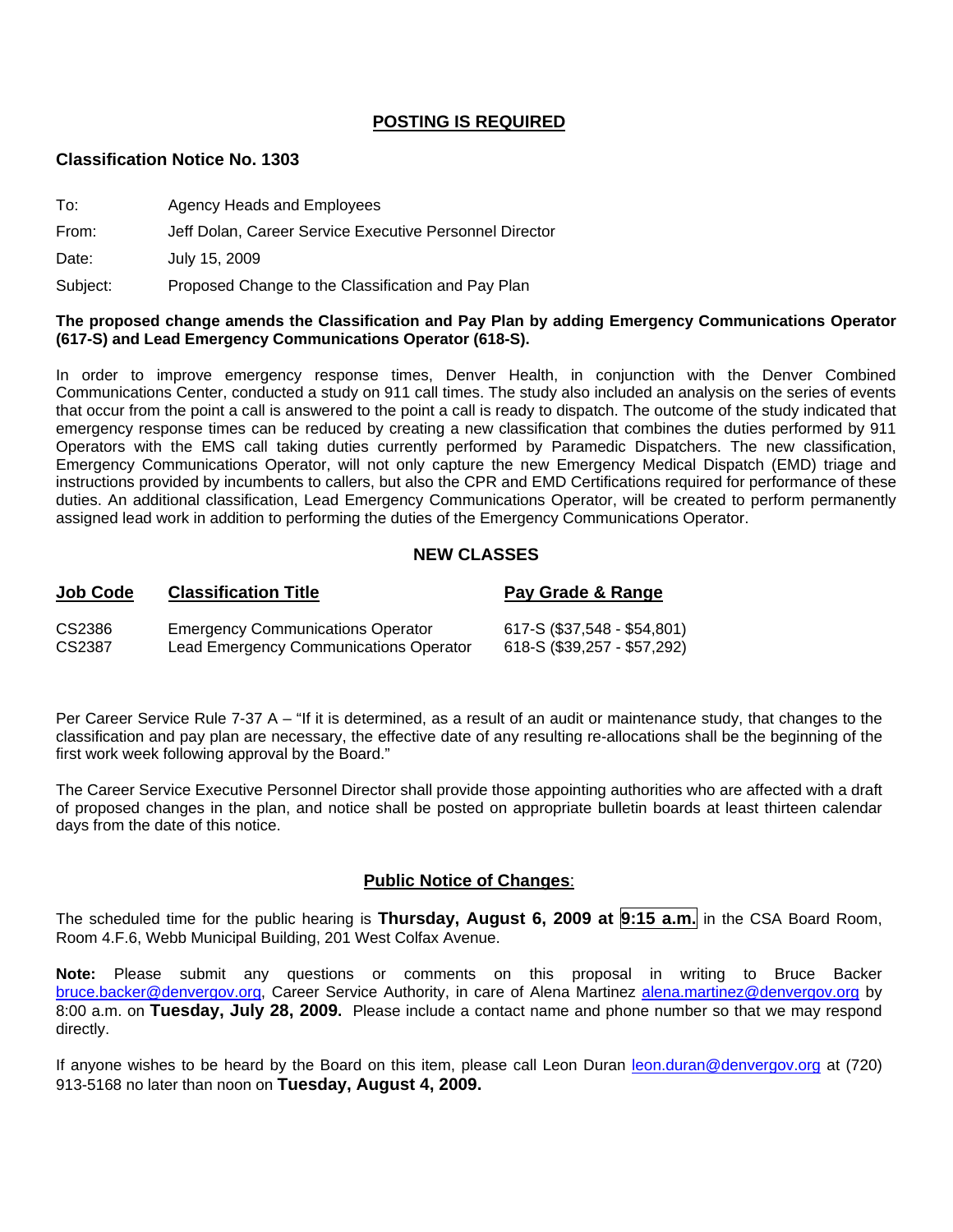

## Career Service Authority

Page 1 of 5

# Emergency Communications Operator

## **GENERAL STATEMENT OF CLASS DUTIES**

Performs full performance emergency and non-emergency telephone assistance to individuals who are calling Denver-911 for police, emergency medical services, and/or fire and provides emergency medical dispatch triage and instructions over the phone.

### **DISTINGUISHING CHARACTERISTICS**

The Emergency Communications Operator is distinguished from the Lead Emergency Communications Operator which performs permanently assigned lead work and full performance emergency and nonemergency telephone assistance to individuals who are calling Denver-911 for police, emergency medical services and/or fire. This class is also distinguished from the police and paramedic dispatcher series which perform dispatch work operating and monitoring communications equipment in response to police and paramedic emergencies. Finally, the Emergency Communications Operator is distinguished from the Aviation Emergency Dispatcher which its scope of operations is limited to the airport.

Definition: The emergency medical dispatch triage and instructions is a method of rendering medical treatment and fire instructions over the phone using the National Academy of Emergency Medical Dispatch. Providing emergency medical dispatching triage and instructions is a method of rendering medical treatment and fire instructions over the phone established by the National Academy of Emergency Dispatch (NAED) priority dispatch system.

### *Guidelines, Difficulty and Decision Making Level:*

Guidelines are generally but not always clearly applicable, requiring the employee to exercise judgment in selecting the most pertinent guideline, interpret precedents, adapt standard practices to differing situations, and recommend alternative actions in situations without precedent.

Duties assigned are generally complex and may be of substantial intricacy. Work assignment is performed within an established framework under general instructions but requires simultaneous coordination of assigned functions or projects in various stages of completion.

Employee is responsible for determining time, place, and sequence of actions to be taken. Unusual problems or proposed deviations from guidelines, practices, or precedents may be discussed with the supervisor before being initiated.

### *Level of Supervision Received and Quality Review:*

Under general supervision, the employee receives assignments and is expected to carry them through to completion with substantial independence. Work is reviewed for adherence to instructions, accuracy, completeness, and conformance to standard practice or precedent. Recurring work clearly covered by guidelines may or may not be reviewed.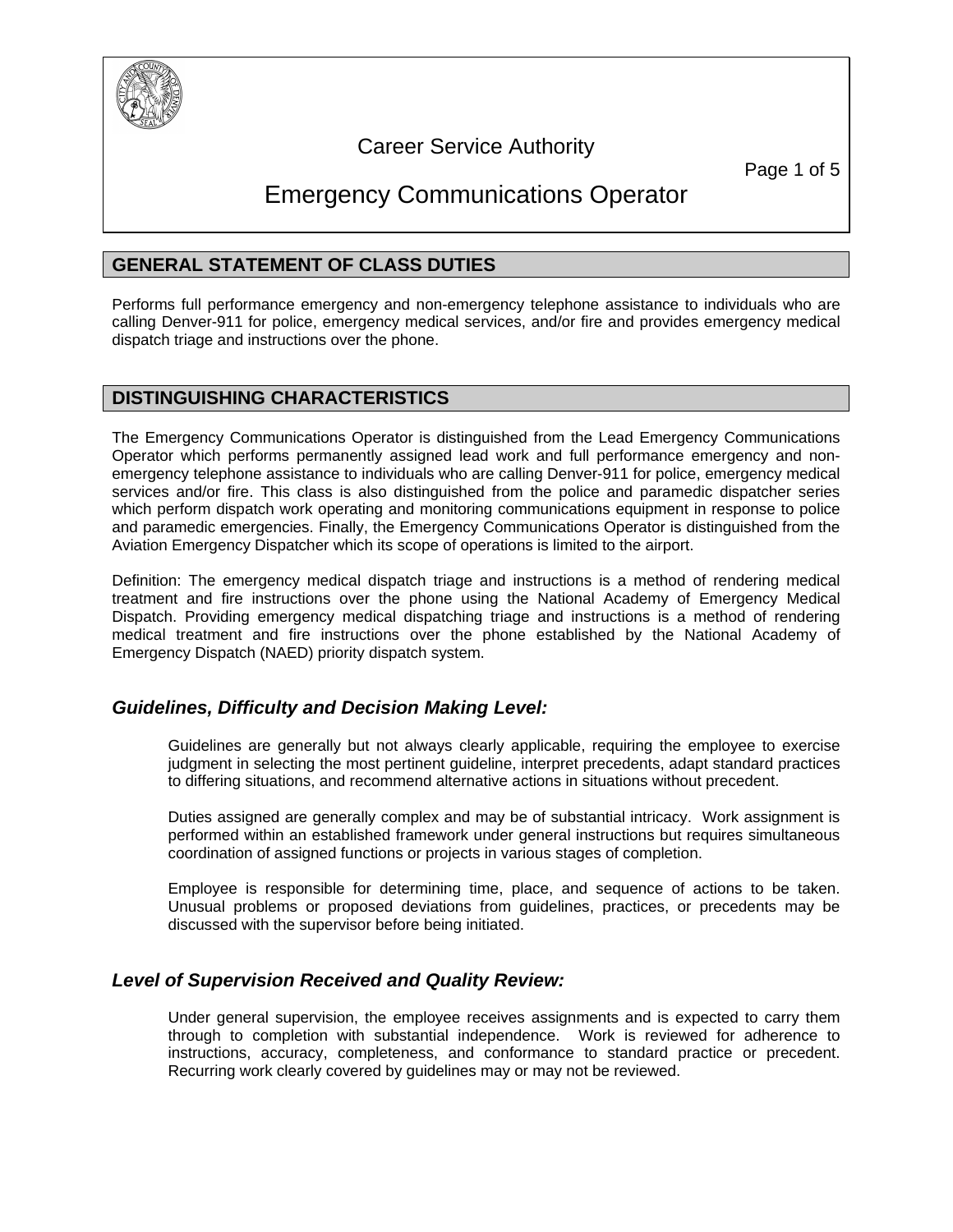### *Interpersonal Communications and Purpose:*

Contacts with the persons under stress or emergency conditions where an immediate service is rendered according to established procedures or instructions.

### *Level of Supervision Exercised:*

No supervisory duties.

### **ESSENTIAL DUTIES**

Performs full performance emergency and non-emergency telephone assistance to individuals who are calling Denver-911 for police, emergency medical services, and/or fire and provides emergency medical dispatch triage and instructions over the phone.

Processes a high volume of phone calls for the police, fire and emergency paramedic departments under stressful and demanding emergency situations using the center's computerized telephone system.

Determines the medical nature of a call and if immediate medical attention is required immediately begins using Emergency Medical Dispatch method over the phone.

Gathers information and rapidly/accurately enters into the Computer Aided Dispatch (CAD) system.

Works independently in interviewing the caller to accurately assess the urgency of the incident and the proper response required by fire, police and/or emergency medical services (EMS).

Performs computer clearances and information search for police officers, district attorneys and detectives utilizing computer systems including National Crime Information Center system (NCIC), the Colorado Crime Information Center system (CCIC), and City and County of Denver court files.

Recognizes and responds to opportunities to provide effective problem resolution to service related issues.

> Any one position may not include all of the duties listed. However, the allocation of positions will be determined by the amount of time spent in performing the essential duties listed above.

### **MINIMUM QUALIFICATIONS**

### *Competencies, Knowledge, & Skills:*

- **Integrity/Honesty**  Displays high standards of ethical conduct and understands the impact of violating these standards on an organization, self, and others; chooses an ethical course of action; is trustworthy.
- **Listening**  Receives, attends to, interprets, and responds to verbal messages and other cues in ways that are appropriate to listeners and situations.
- **Speaking** Uses correct English grammar to organize and communicate ideas in words that are appropriate to listeners and situations, uses body language appropriately.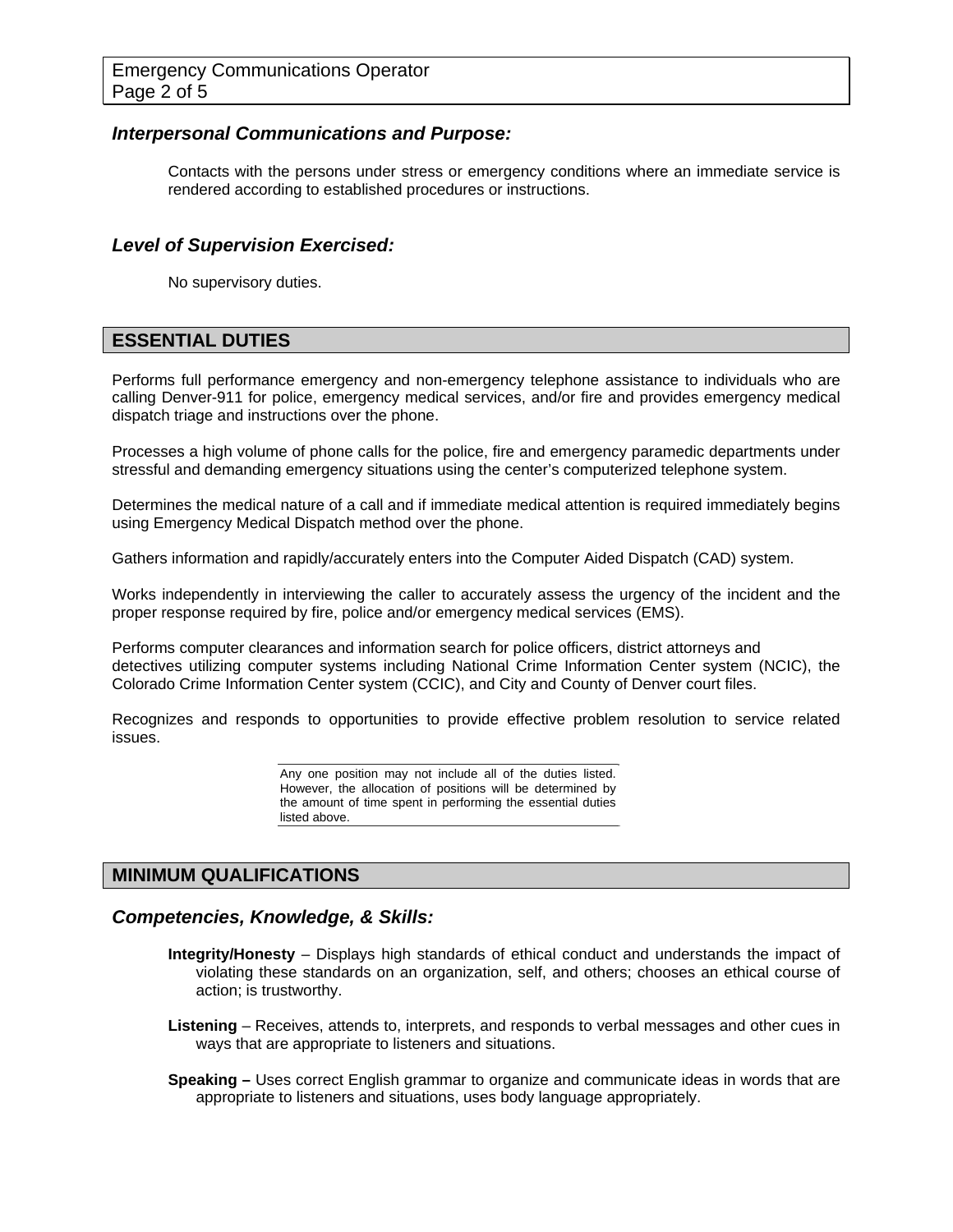- **Decision Making**  Specifies goals and obstacles to achieving those goals, generates alternatives, considers risks, and evaluates and chooses the best alternative in order to make a determination, draw conclusions or solve a problem.
- **Interpersonal Skills**  Shows understanding, friendliness, courtesy, tact, empathy, cooperation, concern, and politeness to others; relates well to different people from varied backgrounds and different situations.
- **Memory**  Recalls information that has been presented previously.
- **Customer Service**  Works and communicates with clients and customers to exceed their expectations and is committed to providing quality services.
- **Conscientiousness**  Displays a high level of effort and commitment towards performing work demonstrates responsible behavior.
- **Technical Competence** Knowledge of the specialized/technical area. Refers to specialized knowledge that is acquired through formal education or extensive on-the-job experience.
- **Problem-Solving** Identifies and analyzes problems; uses sound reasoning to arrive at conclusions; finds alternative solutions to complex problems; distinguishes between relevant and irrelevant information to make logical judgments.
- **Reasoning** Discovers or selects rules, principles, or relationships between facts and other information.
- **Teamwork** Encourages and facilitates cooperation, pride, trust, and group identity, fosters commitment and team spirit, works with others to achieve goals.
- **Manages & Organizes Information** Identifies a need, gathers, organizes, and maintains information, determines its importance and accuracy, and communicates it by a variety of methods.
- **Self-Management** Sets well defined and realistic personal goals and is motivated to achieve them, manages won time and deals with stress effectively.
- **Reading** Understands and interprets written material, including technical information, rules, regulations, instructions, reports, charts, graphs or tables; applies what is learned from written materials to specific situations.
- **Writing** Uses correct English grammar, punctuation, and spelling communicate thoughts, ideas, information, and messages in writing.
- Skill in determining the seriousness of an emergency and knowing when to notify appropriate authority as necessary.
- Knowledge of Denver's geography and street layout sufficient to be able to determine district and precinct levels.

### *Physical Demands:*

Sitting: remaining in the normal seated position. Handling: seizing, holding, grasping, or otherwise working with hand(s). Fingering: picking, pinching, or otherwise working with fingers.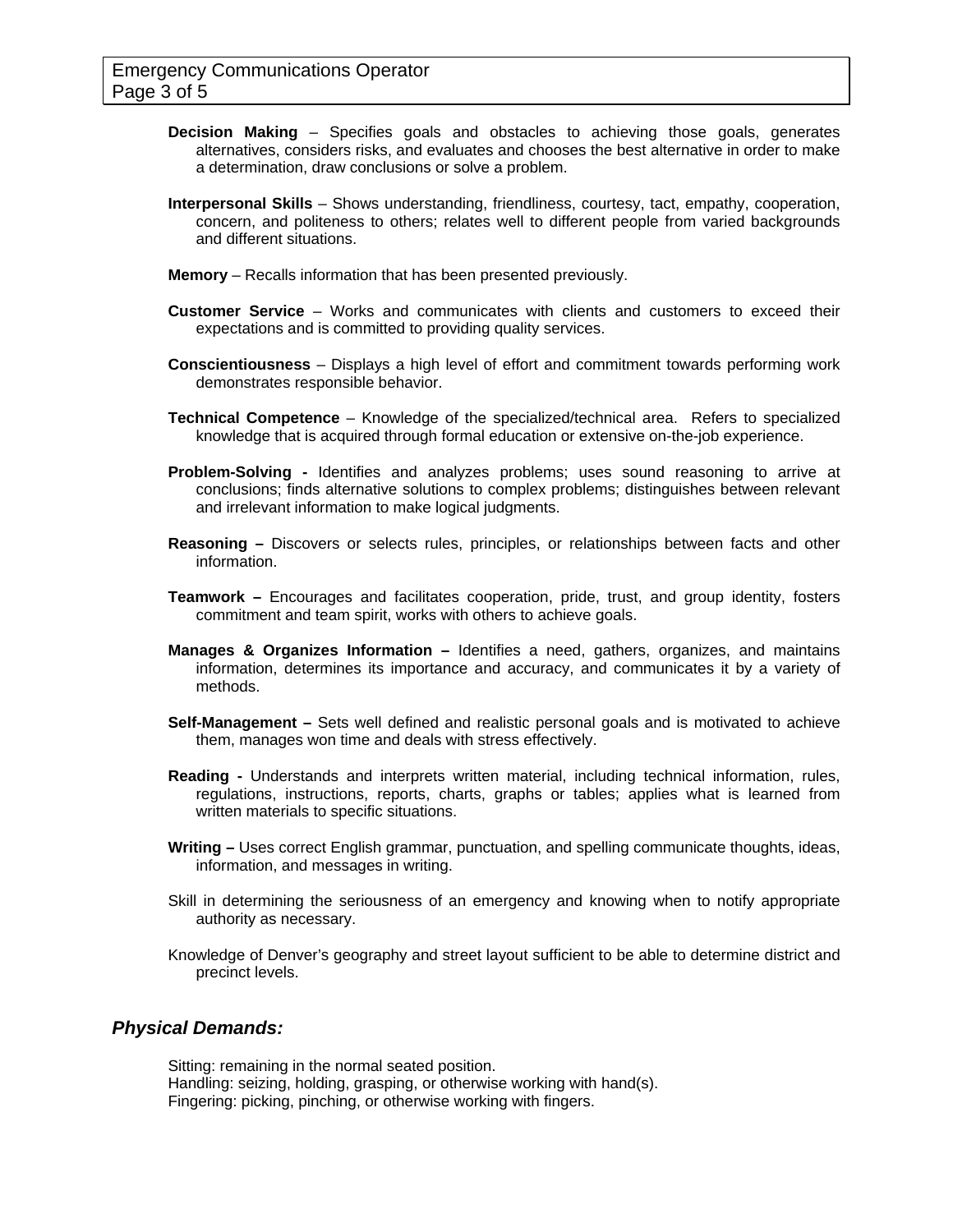Talking: expressing or exchanging ideas by means of spoken words. Hearing: perceiving the nature of sounds by the ear. Repetitive motions: making frequent movements with a part of the body. Eye/hand/foot coordination: performing work through using two or more. Far Acuity: ability to see clearly at 20 feet or more. Near Acuity: ability to see clearly at 20 inches or less. Accommodation: ability to adjust vision to bring objects into focus. Color Vision: ability to distinguish and identify different colors.

### *Working Environment:*

Subject to varying and unpredictable situations. Handles emergency or crisis situations Subject to many interruptions. Pressure due to multiple calls and inquiries. Requires judgment and action in life threatening situations. Shift work with varying days off, works holidays and weekends, subject to changing work schedule. Work is primarily performed in a confined workspace and requires wearing a headset.

### *Education Requirement:*

Graduation from high school or possession of a GED Certificate.

### *Experience Requirement:*

Two years of public contact experience dealing with individual problems and applying policies, procedures, and or legal guidelines and one year of computer user experience in a Microsoft Windows computer operating system environment or comparable operating system.

### *Education/Experience Equivalency:*

None.

### *Licensure and/or Certification:*

Possession of CPR Certification before the end of academy training and successfully recertification as required by the National Academy of Emergency Medical Dispatch during the employment.

Possession of EMD Certification issued by NAED before the end of academy training and successfully recertification as required by the National Academy of Emergency Medical Dispatch.

Must pass an initial pre-security clearance screening and maintain CBI (Colorado Bureau of Investigation) certification as a condition of employment. Must take and pass an online test every two years to maintain certification.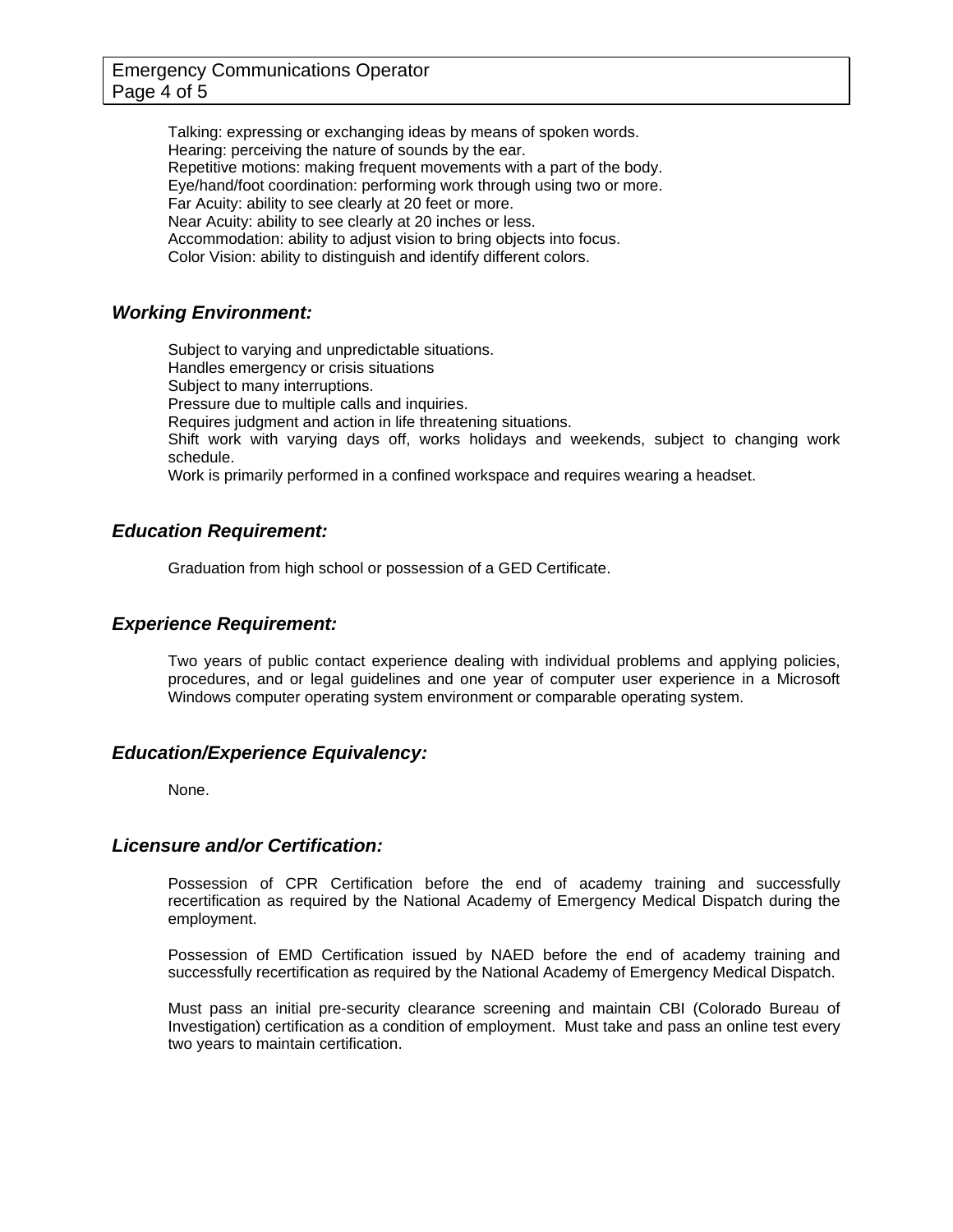Emergency Communications Operator Page 5 of 5

# **CLASS DETAIL**

| <b>FLSA CODE:</b>        | Non-Exempt                                                                                                          |
|--------------------------|---------------------------------------------------------------------------------------------------------------------|
| <b>ESTABLISHED DATE:</b> | 09/16/1995                                                                                                          |
| <b>REVISED DATE:</b>     | xx/xx/2009                                                                                                          |
| <b>REVISED BY:</b>       | <b>Hameed Pousti</b>                                                                                                |
| <b>CLASS HISTORY:</b>    | $xx/2009$ – This is a new class resulting from consolidating the 911<br>Operator and the 911 Lead Operator classes. |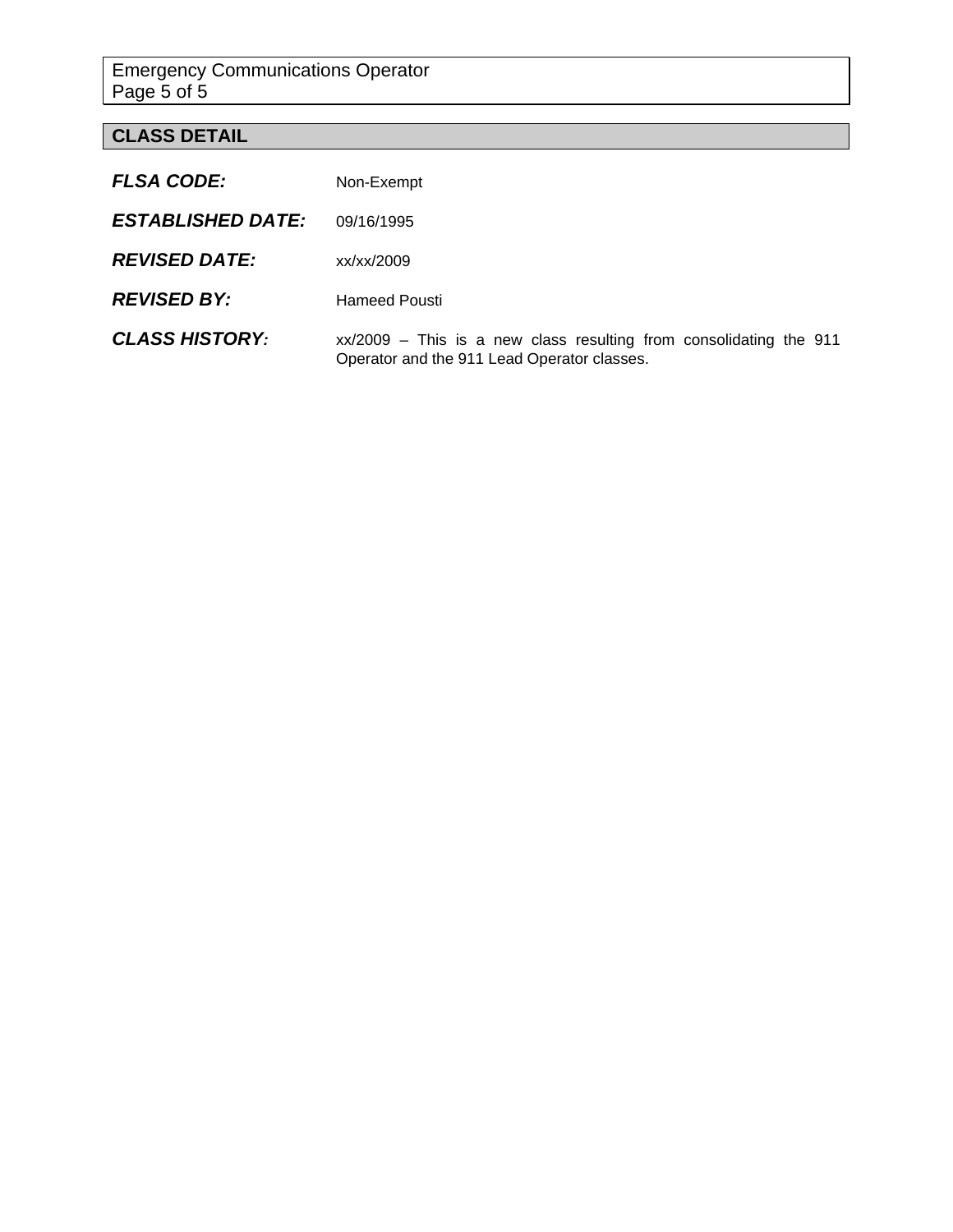

# Career Service Authority

Page 1 of 5

# Lead Emergency Communications Operator

## **GENERAL STATEMENT OF CLASS DUTIES**

Performs permanently assigned lead-work and full performance emergency and non-emergency telephone assistance to individuals who are calling Denver-911 for police, emergency medical services, and/or fire and provides emergency medical dispatch triage and instructions over the phone.

### **DISTINGUISHING CHARACTERISTICS**

The Lead Emergency Communications Operator is distinguished from Emergency Communications Operator which provides emergency and non-emergency telephone assistance to the individuals who are calling the Denver-911 for police, emergency medical services, and/or fire and does not have the permanently assigned lead-work responsibility. This class is also distinguished from the Police and Paramedic series which perform dispatch work operating and monitoring communications equipment in response to police and paramedic emergencies. The Lead Emergency Communications Operator is distinguished from the Aviation Emergency Dispatcher which its scope of operations is limited to the airport.

Definition: The emergency medical dispatch triage and instructions is a method of rendering medical treatment and fire instructions over the phone using the National Academy of Emergency Medical Dispatch. Providing emergency medical dispatching triage and instructions is a method of rendering medical treatment and fire instructions over the phone established by the National Academy of Emergency Dispatch (NAED) priority dispatch system.

### *Guidelines, Difficulty and Decision Making Level:*

Guidelines are generally but not always clearly applicable, requiring the employee to exercise judgment in selecting the most pertinent guideline, interpret precedents, adapt standard practices to differing situations, and recommend alternative actions in situations without precedent.

Duties assigned are generally complex and may be of substantial intricacy. Work assignment is performed within an established framework under general instructions but requires simultaneous coordination of assigned functions or projects in various stages of completion.

Employee is responsible for determining time, place, and sequence of actions to be taken. Unusual problems or proposed deviations from guidelines, practices, or precedents may be discussed with the supervisor before being initiated.

### *Level of Supervision Received and Quality Review:*

Under general supervision, the employee receives assignments and is expected to carry them through to completion with substantial independence. Work is reviewed for adherence to instructions, accuracy, completeness, and conformance to standard practice or precedent. Recurring work clearly covered by guidelines may or may not be reviewed.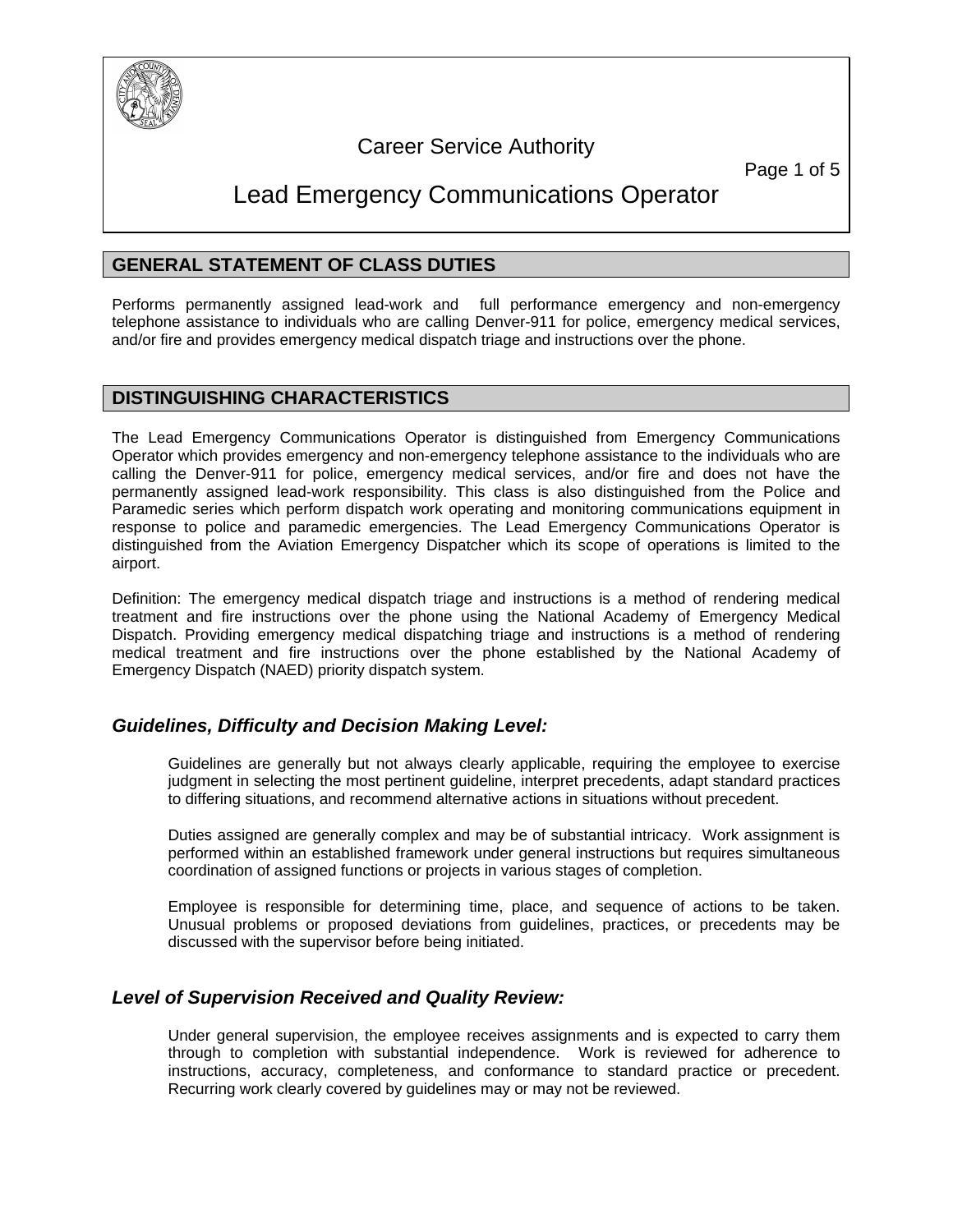### *Interpersonal Communications and Purpose:*

Contacts with the persons under stress or emergency conditions where an immediate service is rendered according to established procedures or instructions.

### *Level of Supervision Exercised:*

Performs permanently assigned lead work.

## **ESSENTIAL DUTIES**

Performs permanently assigned lead-work and full performance emergency and non-emergency telephone assistance to individuals who are calling Denver-911 for police, emergency medical services, and/or fire and provides emergency medical dispatch triage and instructions over the phone.

Processes a high volume of phone calls for the police, fire and emergency paramedic departments under stressful and demanding emergency situations using the center's computerized telephone system.

Works independently in interviewing the customer to accurately assess the urgency of the incident and the proper response required by fire, police and/or EMS.

Determines the medical nature of a call and if immediate medical attention is required immediately begins using Emergency Medical Dispatch method over the phone.

Rapidly gathers information and accurately enters the information into the Computer Aided Dispatch (CAD) computer system.

Utilizes excellent oral communication skills to interact with citizens who may be under stress, in crisis or who may be cognitively impaired.

Performs computer clearances and information search for police officers, district attorneys and detectives, utilizing computer systems including National Crime Information System (NCIC), the Colorado Crime Information System (CCIC), and City and County of Denver court files.

Recognizes and responds to opportunities to provide effective problem resolution to service related issues.

Compiles and prepares information for various reports.

Assists in retrieving audio data from voice recording system in response to requests for information and to support training and quality control programs.

Develops or modifies work plans, methods and procedures; determines work priorities and develops work schedules to provide adequate staff coverage. Provides work instruction and assists employees with difficult and/or unusual assignments. Assigns and distributes work, reviews work for accuracy and completeness, provides feedback to the employees and the supervisor, and makes recommendation for proper correction/completion.

Resolves work problems encountered during daily operations and determines appropriate solutions.

Contributes to the development of the performance enhancement plan, documents performance, provides performance feedback and furnishes information for the formal performance evaluation.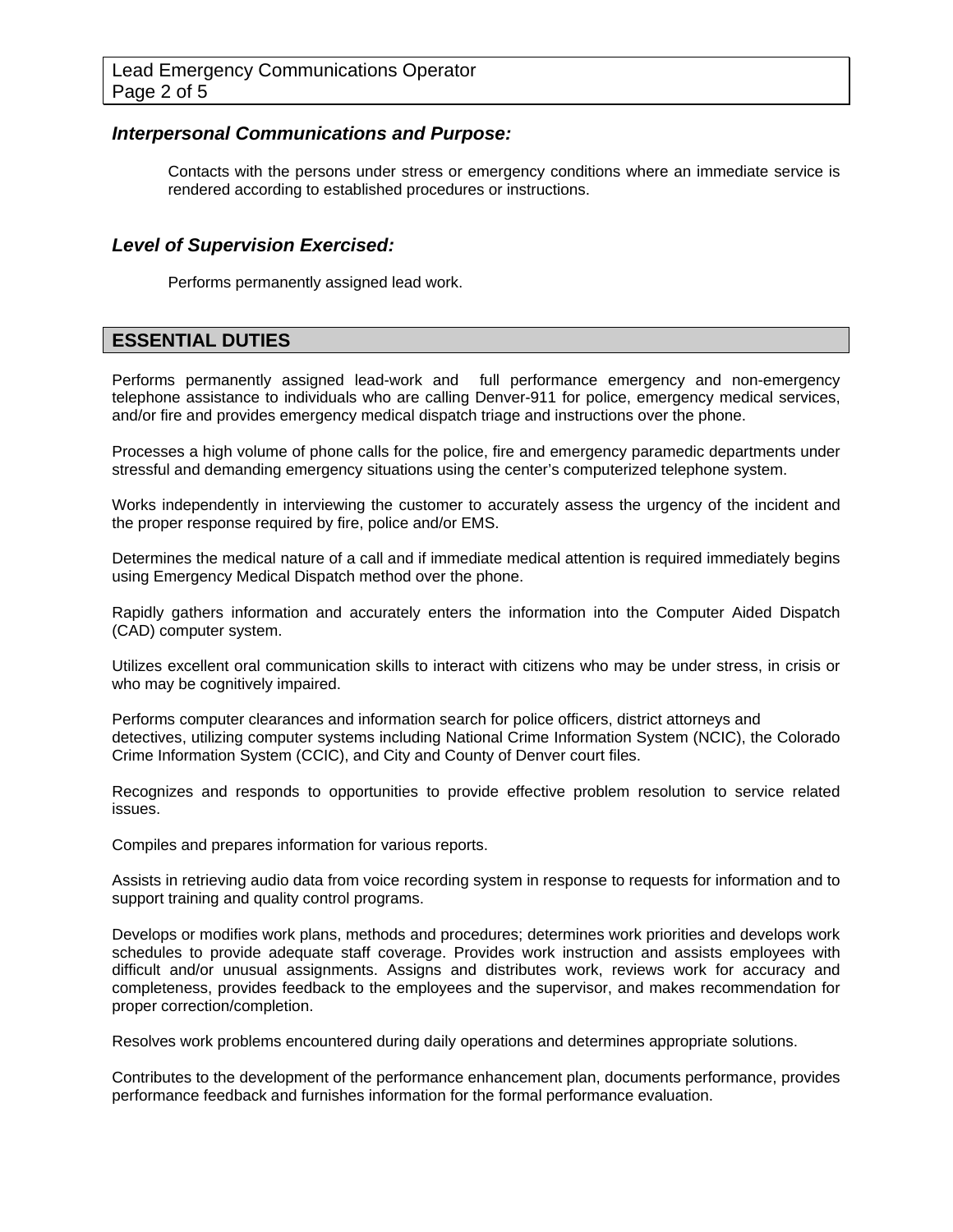Documents situations which may be cause for disciplinary action and provides this information to the supervisor.

> Any one position may not include all of the duties listed. However, the allocation of positions will be determined by the amount of time spent in performing the essential duties listed above.

### **MINIMUM QUALIFICATIONS**

### *Competencies, Knowledge, & Skills:*

- **Integrity/Honesty**  Displays high standards of ethical conduct and understands the impact of violating these standards on an organization, self, and others; chooses an ethical course of action; is trustworthy.
- **Listening**  Receives, attends to, interprets, and responds to verbal messages and other cues in ways that are appropriate to listeners and situations.
- **Speaking** Uses correct English grammar to organize and communicate ideas in words that are appropriate to listeners and situations, uses body language appropriately.
- **Decision Making**  Specifies goals and obstacles to achieving those goals, generates alternatives, considers risks, and evaluates and chooses the best alternative in order to make a determination, draw conclusions or solve a problem.
- **Interpersonal Skills**  Shows understanding, friendliness, courtesy, tact, empathy, cooperation, concern, and politeness to others; relates well to different people from varied backgrounds and different situations.
- **Memory**  Recalls information that has been presented previously.
- **Customer Service**  Works and communicates with clients and customers to exceed their expectations and is committed to providing quality services.
- **Conscientiousness**  Displays a high level of effort and commitment towards performing work; demonstrates responsible behavior.
- **Technical Competence** Knowledge of the specialized/technical area. Refers to specialized knowledge that is acquired through formal education or extensive on-the-job experience.
- **Problem-Solving** Identifies and analyzes problems; uses sound reasoning to arrive at conclusions; finds alternative solutions to complex problems; distinguishes between relevant and irrelevant information to make logical judgments.
- **Reasoning** Discovers or selects rules, principles, or relationships between facts and other information.
- **Teamwork** Encourages and facilitates cooperation, pride, trust, and group identity, fosters commitment and team spirit, works with others to achieve goals.
- **Leadership** Interacts with others to influence, motivate and challenge them; adapts leadership styles to a variety of situations.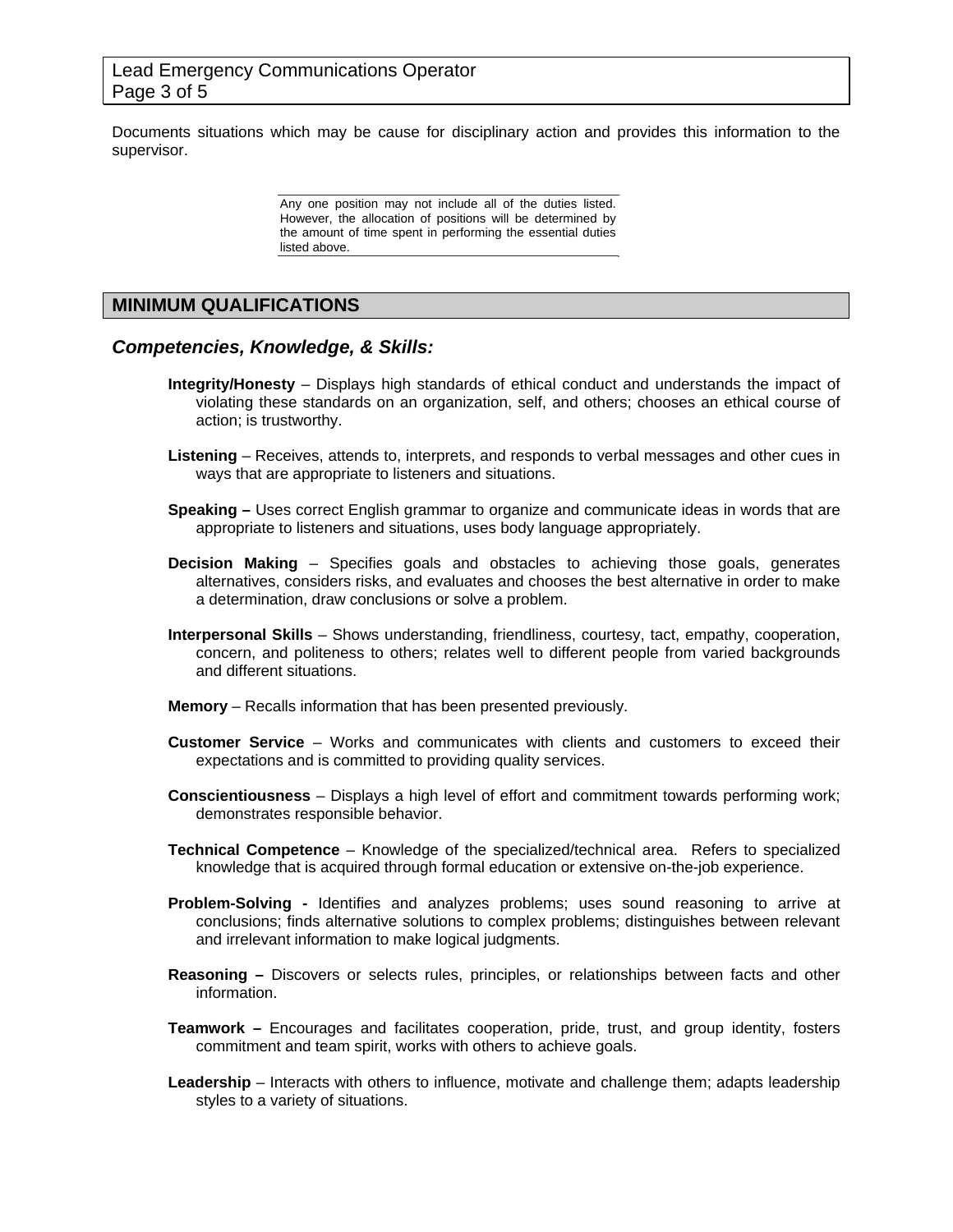- **Manages & Organizes Information** Identifies a need, gathers, organizes, and maintains information, determines its importance and accuracy, and communicates it by a variety of methods.
- **Self-Management** Sets well defined and realistic personal goals and is motivated to achieve them, manages won time and deals with stress effectively.
- **Reading** Understands and interprets written material, including technical information, rules, regulations, instructions, reports, charts, graphs or tables; applies what is learned from written materials to specific situations.
- **Writing** Uses correct English grammar, punctuation, and spelling communicate thoughts, ideas, information, and messages in writing.
- **Flexibility** Adapts quickly to changes.
- Knowledge of supervisory principles and practices sufficient to e able to perform a variety of lead work functions.
- Skill in determining the seriousness of an emergency and knowing when to notify appropriate authority as necessary.
- Knowledge of Denver's geography and street layout sufficient to be able to determine district and precinct levels.

### *Physical Demands:*

Sitting: remaining in the normal seated position. Standing: remaining on one's feet in an upright position. Walking: moving about on foot. Handling: seizing, holding, grasping, or otherwise working with hand(s). Fingering: picking, pinching, or otherwise working with fingers. Talking: expressing or exchanging ideas by means of spoken words. Hearing: perceiving the nature of sounds by the ear. Repetitive motions: making frequent movements with a part of the body. Eye/hand/foot coordination: performing work through using two or more. Far Acuity: ability to see clearly at 20 feet or more. Near Acuity: ability to see clearly at 20 inches or less. Accommodation: ability to adjust vision to bring objects into focus. Color Vision: ability to distinguish and identify different colors.

#### *Working Environment:*

Subject to varying and unpredictable situations. Handles emergency or crisis situations Subject to many interruptions. Pressure due to multiple calls and inquiries. Requires judgment and action in life threatening situations. Shift work with varying days off, works holidays and weekends, subject to changing work schedule. Work is primarily performed in a confined workspace and requires wearing a headset.